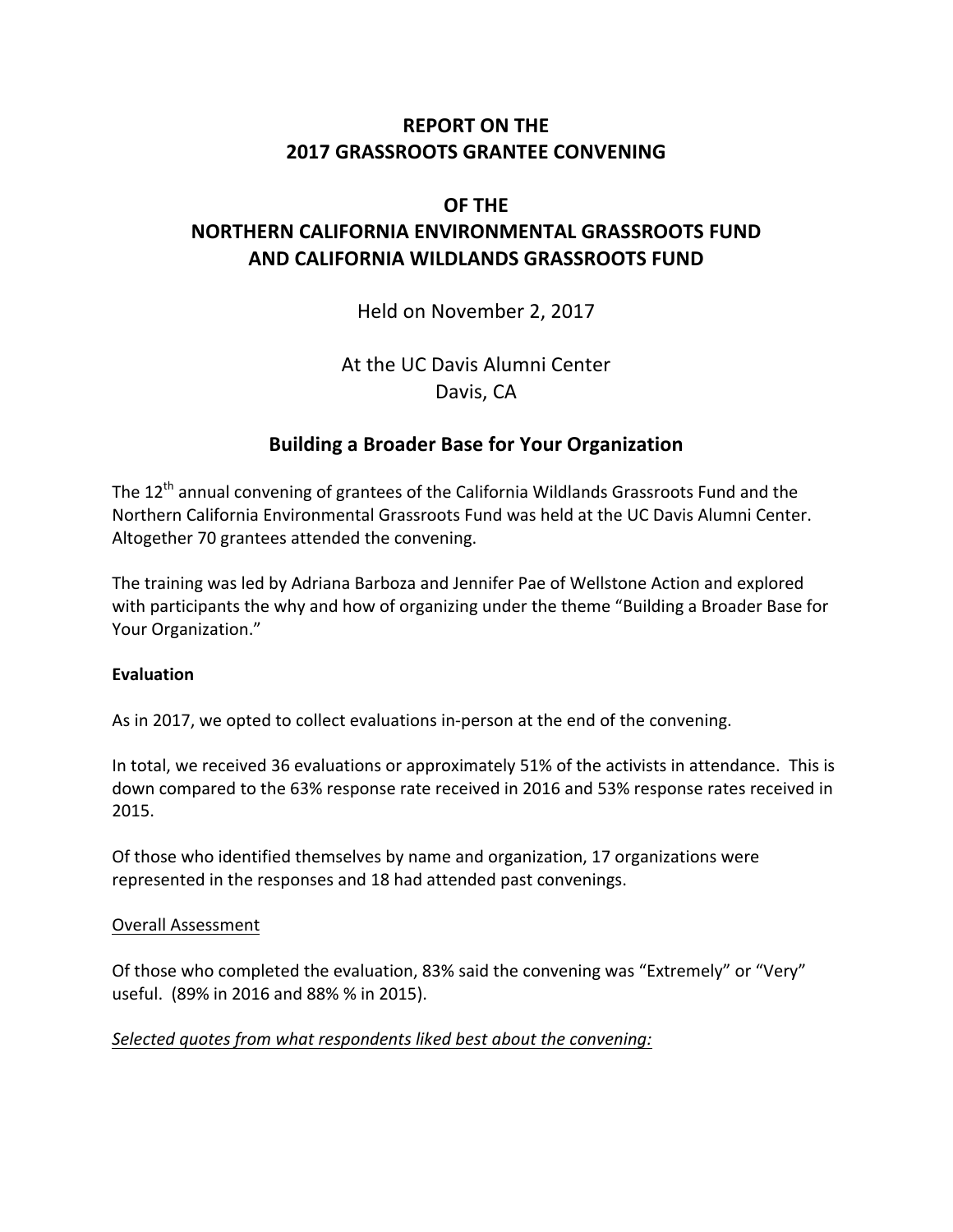The Convening brings light to issues we struggle with. In an inspiring, supportive environment, we learn and can proactive new skills to take back to our little corner of the world and make our *work easier/better/more effective*

*Chance to step back & look at base engagement. Understanding we are already doing well & to do to improve*

*I* find these convening extremely valuable, and really appreciate the effort you put into them. We don't have a real staff of a budget for training, and the information really helps our non*profit*

*I* really liked to opportunity to spend a day with folks from other organizations and to hear their *stories and perspectives* 

Selected quotes from what respondents liked least about the convening:

This one was a bit too general -- too many topics

In terms of my work, only some of the session was useful. We have to constantly think about county building a home, and it did not form anything new really.

Sometimes it felt [like] we get sidetracked by personal stories. Maybe add a segment at the end of each segment to share experiences

Some of the discussions were elementary, especially at the beginning. Presenters should keep in mind that many of us have been doing this for a long time - please don't talk down

# Assessment of individual sessions

Note: Some respondents left evaluations for some segments of the training blank.

#### **Intro to Wellstone, Power, and the Wellstone Triangle**

94% rated this section as at least "somewhat useful" 69% rated it as "extremely" or "very useful."

#### **Growing our Base: Developing Leaders (Ladder of Engagement)**

92% rated this section as at least "somewhat useful" 67% rated it as "extremely" or "very useful."